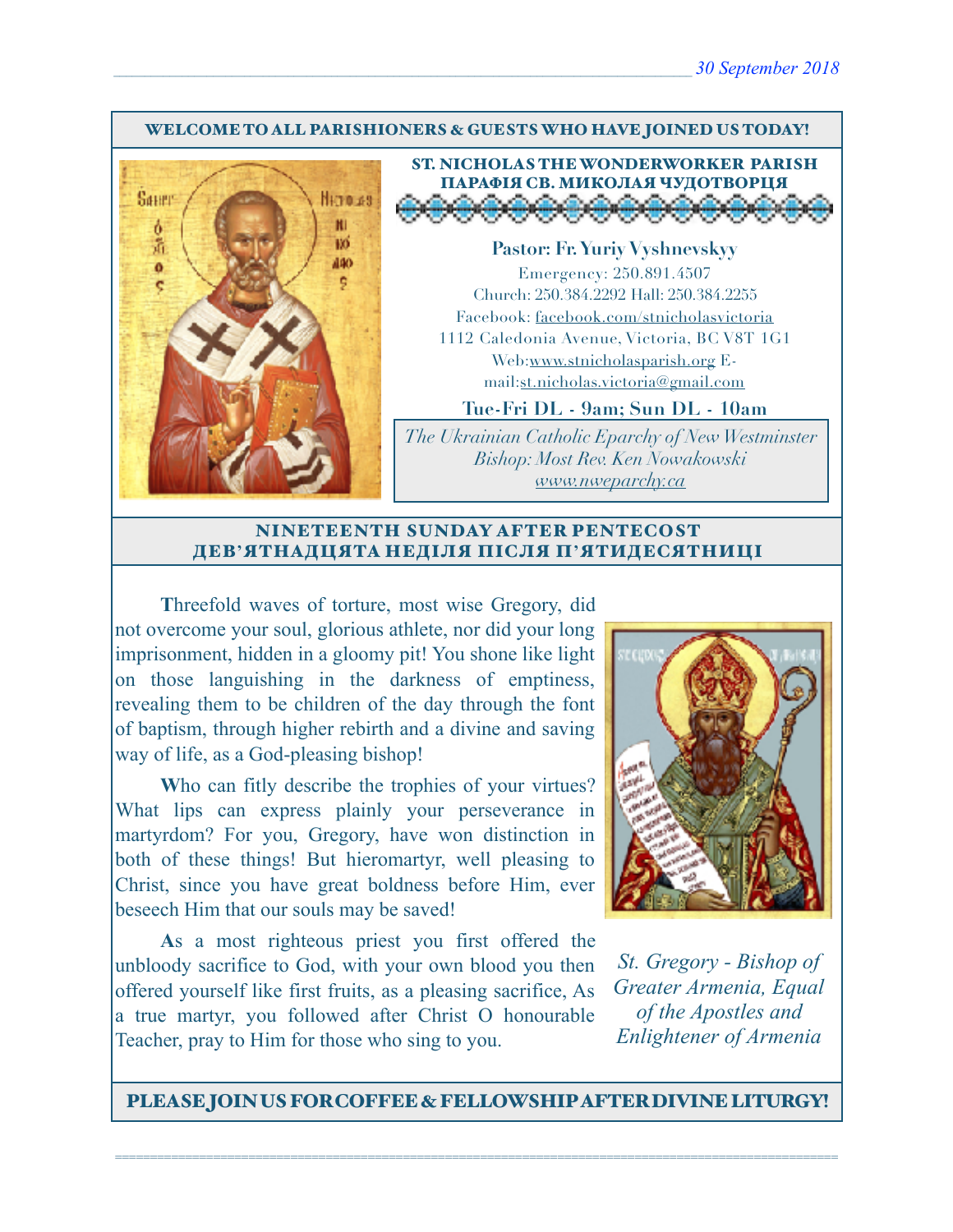| <b>SUNDAY HYMNS</b>                                                                                                    |                                                                         |                                                                         |                                           |                                                                                      |                |                          |  |
|------------------------------------------------------------------------------------------------------------------------|-------------------------------------------------------------------------|-------------------------------------------------------------------------|-------------------------------------------|--------------------------------------------------------------------------------------|----------------|--------------------------|--|
| <b>OPENING HYMN</b>                                                                                                    |                                                                         |                                                                         |                                           | В Сильній Надії / Almighty Father pg. 276-278                                        |                |                          |  |
| <b>COMMUNION HYMN</b>                                                                                                  |                                                                         |                                                                         | Вірую, Господи / I Do Believe pg. 246-247 |                                                                                      |                |                          |  |
| <b>CLOSING HYMN</b>                                                                                                    |                                                                         | Наче Повний Голос Дзвону/Having Shared Your Loving Kindness pg. 270-271 |                                           |                                                                                      |                |                          |  |
|                                                                                                                        |                                                                         |                                                                         |                                           | Please join us today in singing our Sunday hymns!                                    |                |                          |  |
|                                                                                                                        |                                                                         |                                                                         |                                           | <b>SUNDAY &amp; DAILY SCHEDULE</b>                                                   |                |                          |  |
| SUNDAY, September 30                                                                                                   | Divine Liturgy - for the Parishioners of St Nicholas Parish             |                                                                         |                                           | 10:00 AM                                                                             |                |                          |  |
| MONDAY, October 1                                                                                                      |                                                                         |                                                                         |                                           | <b>NO SERVICESS</b>                                                                  |                |                          |  |
| <b>TUESDAY, October 2</b>                                                                                              |                                                                         | Divine Liturgy of St. John Chrysostom                                   |                                           |                                                                                      |                | 9:00 AM                  |  |
| <b>WEDNESDAY, October 3</b>                                                                                            |                                                                         |                                                                         |                                           | Divine Liturgy of St. John Chrysostom                                                |                |                          |  |
| THURSDAY, October 4                                                                                                    |                                                                         |                                                                         |                                           | Divine Liturgy of St. John Chrysostom                                                |                | 9:00 AM                  |  |
| FRIDAY, October 5                                                                                                      |                                                                         |                                                                         |                                           | Divine Liturgy of St. John Chrysostom                                                |                | 9:00 AM                  |  |
| SATURDAY, October 6                                                                                                    |                                                                         |                                                                         |                                           | <b>NO SERVICESS</b>                                                                  |                |                          |  |
| <b>SUNDAY, October 7</b>                                                                                               | Divine Liturgy - for the Parishioners of St Nicholas Parish<br>10:00 AM |                                                                         |                                           |                                                                                      |                |                          |  |
| Please Note: to request a Divine Liturgy for a special intention, please see Fr. Yuriy to arrange for it!              |                                                                         |                                                                         |                                           |                                                                                      |                |                          |  |
|                                                                                                                        |                                                                         |                                                                         |                                           | <b>SUNDAY EPISTLE READERS</b>                                                        |                |                          |  |
| <b>DATE</b>                                                                                                            | <b>READING</b>                                                          |                                                                         | <b>UKRAINIAN</b>                          |                                                                                      | <b>ENGLISH</b> |                          |  |
| SUNDAY, September 30                                                                                                   |                                                                         | 2 Cor. 11:31-12:9                                                       |                                           | Dmytro Maksymiv                                                                      |                | Peter Iwanuck            |  |
| SUNDAY, October 7                                                                                                      | Gal. 1:11-19                                                            |                                                                         | Kateryna Yaremyn                          |                                                                                      | Darryl Huculak |                          |  |
| SUNDAY, October 14                                                                                                     |                                                                         | Heb. 13:7-16                                                            |                                           | Glikeria Iwanuck                                                                     |                | Graciela Spaciuk-Schwarz |  |
| <b>SUNDAY, October 21</b>                                                                                              |                                                                         | Gal. 6:11-18                                                            |                                           | Motria Koropecky                                                                     |                | William Vanderven        |  |
|                                                                                                                        |                                                                         |                                                                         |                                           | Thank you, Epistle readers, for your service in proclaiming God's Word!              |                |                          |  |
| <b>2018 PARISH COUNCIL EXECUTIVE</b><br>PASTORAL MINISTRY & HOLY MYSTERIES                                             |                                                                         |                                                                         |                                           |                                                                                      |                |                          |  |
| CHAIRPERSONAlec Rossa - 250.472.3374 CONFESSIONS1/2 hour before Liturgy                                                |                                                                         |                                                                         |                                           |                                                                                      |                |                          |  |
| SECRETARYRichard DeMerchant - 250.893.3484                                                                             |                                                                         |                                                                         |                                           | BAPTISMSby appointment                                                               |                |                          |  |
|                                                                                                                        |                                                                         |                                                                         |                                           |                                                                                      |                |                          |  |
| FINANCIAL SECRETARYDavid Newberry - 250.598.8197                                                                       |                                                                         |                                                                         |                                           | MARRIAGESsix months notice should<br>be given to the parish priest, and he should be |                |                          |  |
| FUNDRAISING/HALL RENTALRobert Herchak - 250.386.7872                                                                   |                                                                         |                                                                         |                                           |                                                                                      |                |                          |  |
| contacted before any other arrangements are made<br>MAINTENANCEMurray Chapman - 250.658.4769<br>FUNERALSby appointment |                                                                         |                                                                         |                                           |                                                                                      |                |                          |  |
| LITURGICAL COMMITTEEMotria Koropecky - 250.658.3051                                                                    |                                                                         |                                                                         |                                           |                                                                                      |                |                          |  |
| MEMBER AT LARGECindy Lazaruk - 778.677.9072                                                                            |                                                                         |                                                                         |                                           |                                                                                      |                |                          |  |
| <b>Bequests &amp; Wills:</b> Leaving a bequeath is a process of giving a donation through your will. It is             |                                                                         |                                                                         |                                           |                                                                                      |                |                          |  |
| simply a distribution from your estate to a charitable organization through your last will and testament. It           |                                                                         |                                                                         |                                           |                                                                                      |                |                          |  |
| can be as small or as large a donation as you wish. It is important that you talk to your lawyer about the             |                                                                         |                                                                         |                                           |                                                                                      |                |                          |  |
| process. In your kindness please remember St Nicholas the Wonderworker Ukrainian Catholic Church in                    |                                                                         |                                                                         |                                           |                                                                                      |                |                          |  |
| your bequeath and will. If anyone wishes to make such a bequeath in their will, the following clause may               |                                                                         |                                                                         |                                           |                                                                                      |                |                          |  |
| be included or added to a will: "I give, devise, and bequeath to St Nicholas the Wonderworker Ukrainian                |                                                                         |                                                                         |                                           |                                                                                      |                |                          |  |
| Catholic Parish - 1112 Caledonia Avenue, Victoria BC, V8T 1G1, the sum of \$ (or % of my                               |                                                                         |                                                                         |                                           |                                                                                      |                |                          |  |
| estate), to be used for the benefit of the parish and it's pastoral activities."                                       |                                                                         |                                                                         |                                           |                                                                                      |                |                          |  |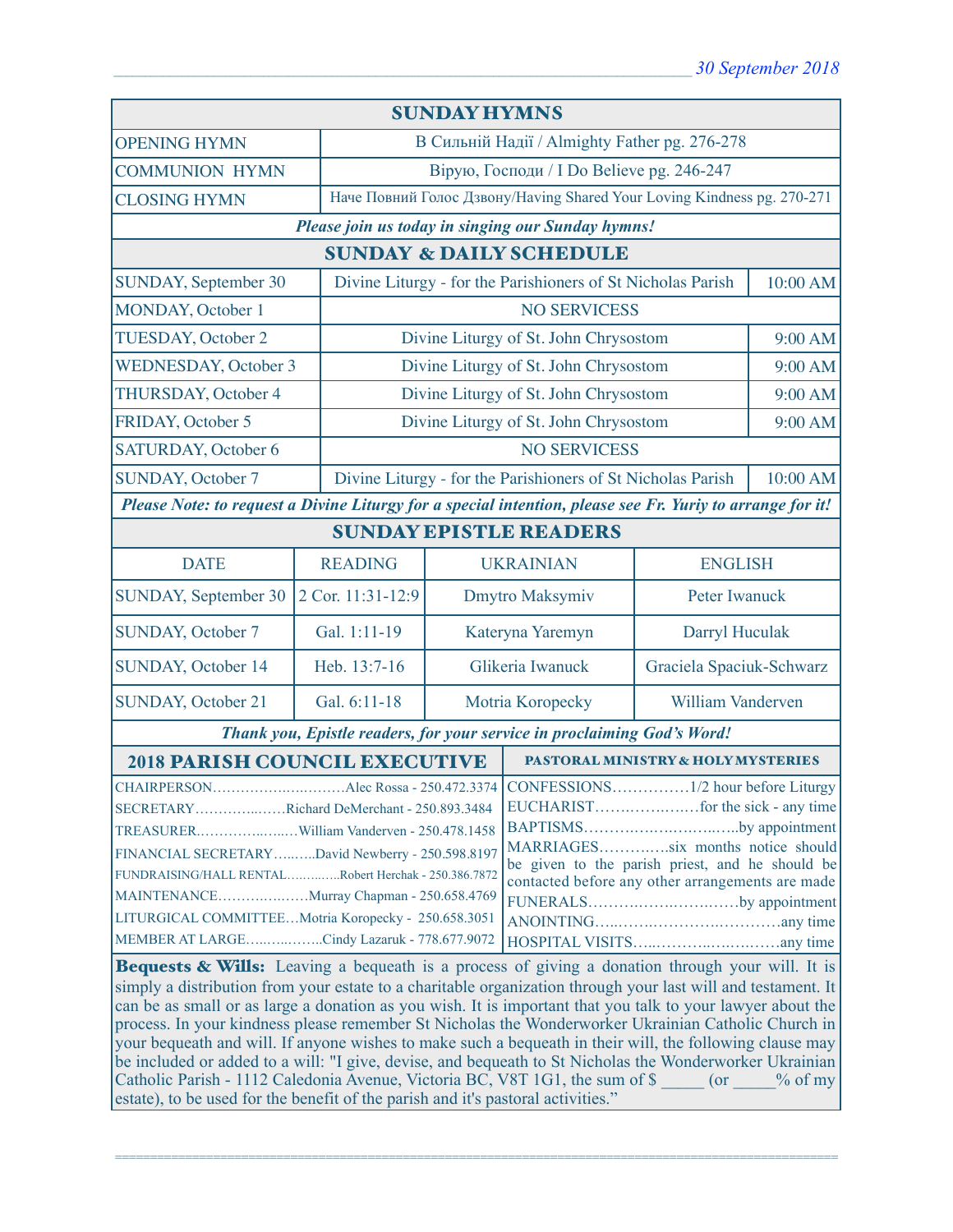## **Vibrant Parish Prayer**

**O** God, Creator of Heaven and Earth! Because of your indescribable love for us, you sent your Only-Begotten Son, Our Lord and Saviour, Jesus Christ - The Way, The Truth, and The Life and our Salvation. In His name, we turn to You. Strengthen our hearts and minds in Christian love and in unity of purpose as we strive to build a Vibrant Parish. Give us the grace to model our lives according to the Word of God. Instill in us the desire to pray and to celebrate the Holy Mysteries as one Christian Family in our Parish Community. Inspire us to follow Your great command to be a servant to the less fortunate among us! Grant this, O Lord, through the mercies and love for mankind of Your Only-Begotten Son with whom You are blessed, together with Your All-Holy, Good and Life-Giving Spirit, now and forever and ever. Amen!



## **St. Nicholas Parish**

**A Place To Encounter The Living Christ** Through the word, the Holy Mysteries & Prayer, Serving One's Neighbor, Leadership Fostering & Serving Unity and Missionary Spirit (His Beatitude Sviatoslav)



### **Молитва Живої Парафії**

**Г**осподи Ісусе Христе, Пастирю Добрий, як колись Ти пригорнув заблуканих овечок, щоб вони пізнали Твій голос і були Твоїм стадом, так і сьогодні глянь ласкаво з небесних висот на нашу парафію та зішли на неї Твого Святого Духа, щоб вона була місцем пізнання радості Доброї Новини. Скріплюй нас Твоєю присутністю та єднай нас кожночасно в молитві. Даруй нам духа служіння ближньому, щоб у нашій парафії кожний міг зустріти Тебе, милостивого Бога. Благослови наш духовний провід Твоєю мудрістю і дай, щоб ніхто з нас не шкодував ні часу, ні талантів, ні матеріальних дібр для розбудови Твого царства. Єднай нас у мирі та злагоді, щоб ми були Твоєю спільнотою любові. Всели в нас місійного духа, щоб ми стали тим світилом євангельського слова, молитви і добрих діл, що кличе кожного до участі в Божественному житті, щоб славилося, Спасе, Твоє Ім'я з безначальним Твоїм Отцем та пресвятим, благим і животворящим Твоїм Духом нині, і повсякчас, і на віки віків. Амінь.

# DIVINE LITURGY PROPERS

*The Divine Liturgy - An Anthology for Worship: Liturgy - pg. 270-318; propers - pg. 333 The Liturgy prescribed for today is that of St. John Chrysostom.* 

**Troparion, Tone 2:** When You went down to death, O Life Immortal,\* You struck Hades dead with the blazing light of Your divinity.\* When You raised the dead from the nether world,\* all the powers of heaven cried out:\* "O Giver of Life, Christ our God, glory be to You!"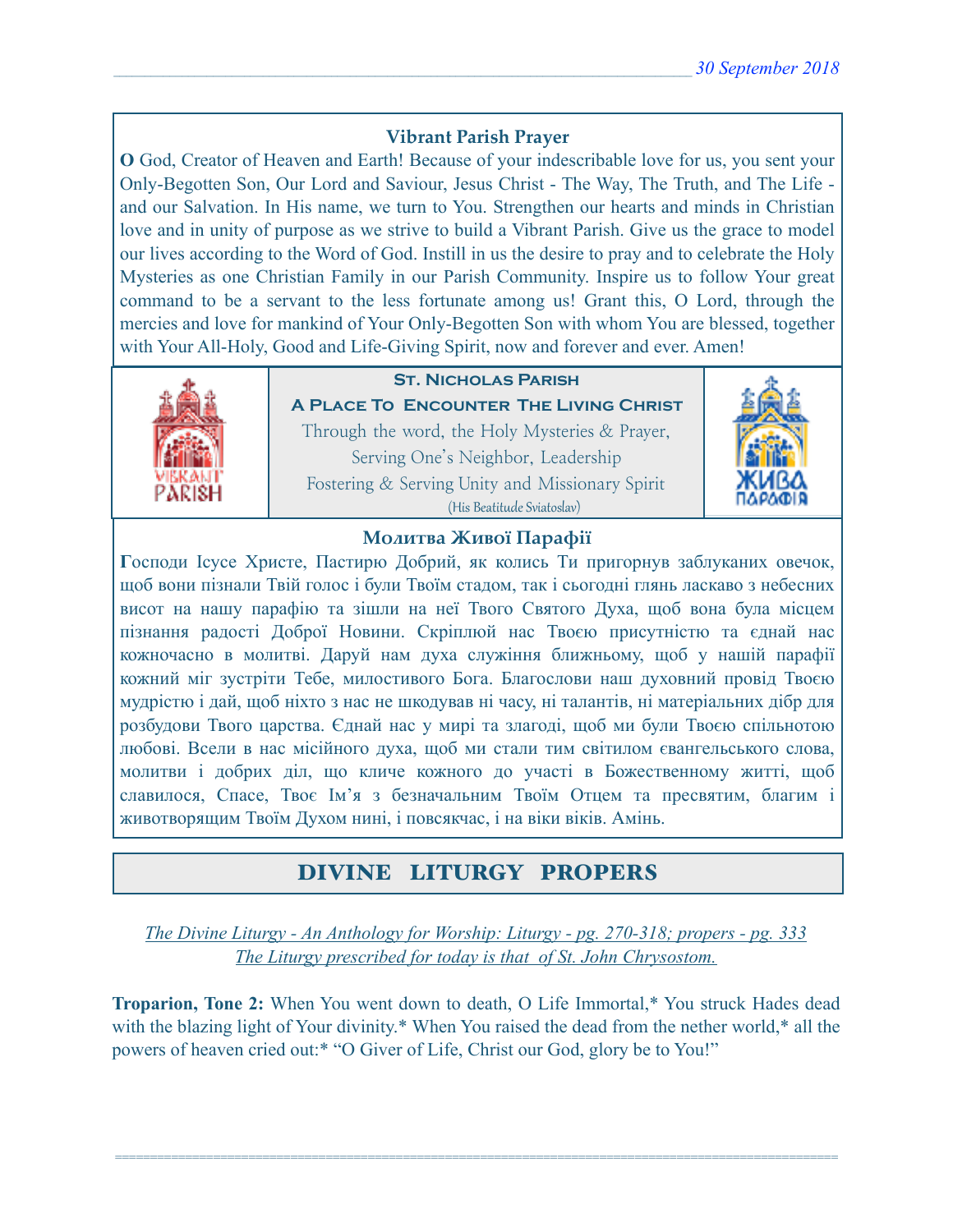**Glory: Kontakion, Tone 2:** You rose from the tomb, O almighty Saviour,\* and Hades, seeing this wonder, was stricken with fear; and the dead arose.\* Creation saw and rejoices with You, and Adam exults.\* And the world, my Saviour, sings Your praises forever.

**Now: Theotokion, Tone 2:** The tomb and death could not hold the Mother of God,\* unceasingly in her intercession and an unfailing hope of patronage,\* for as the Mother of Life she was transferred to life\* by Him Who had dwelt in her ever-virgin womb.

**Prokimenon, Tone 2:** The Lord is my strength and my song of praise,\* and He has become my salvation. *Verse:* The Lord has indeed chastised me, but He has not delivered me to death.

**Epistle - 2 Cor. 11:31-12:9 - A Reading from the 2nd Letter of Saint Apostle Paul to Corinthians:** Brothers and Sisters, the God and Father of the Lord Jesus (blessed be he for ever!) knows that I do not lie. In Damascus, the governor under King Aretas set a guard on the city of Damascus in order to seize me, but I was let down in a basket through a window in the wall, and escaped from his hands. It is necessary to boast; nothing is to be gained by it, but I will go on to visions and revelations of the Lord. I know a person in Christ who fourteen years ago was caught up to the third heaven—whether in the body or out of the body I do not know; God knows. And I know that such a person—whether in the body or out of the body I do not know; God knows— was caught up into Paradise and heard things that are not to be told, that no mortal is permitted to repeat. On behalf of such a one I will boast, but on my own behalf I will not boast, except of my weaknesses. But if I wish to boast, I will not be a fool, for I will be speaking the truth. But I refrain from it, so that no one may think better of me than what is seen in me or heard from me, even considering the exceptional character of the revelations. Therefore, to keep me from being too elated, a thorn was given to me in the flesh, a messenger of Satan to torment me, to keep me from being too elated. Three times I appealed to the Lord about this, that it would leave me, but he said to me, 'My grace is sufficient for you, for power is made perfect in weakness.' So, I will boast all the more gladly of my weaknesses, so that the power of Christ may dwell in me.

**Alleluia, Tone 2:** *Verse:* The Lord will hear you in the day of tribulation; the name of the God of Jacob will shield you.

**Gospel - Lk 6:31-36 -** The Lord said: Do to others as you would have them do to you. For if you love those who love you, what credit is that to you? Even sinners love those who love them. And if you do good to those who do good to you, what credit is that to you? Even sinners do the same. If you lend money to those from whom you expect repayment, what credit (is) that to you? Even sinners lend to sinners, and get back the same amount. But rather, love your enemies and do good to them, and lend expecting nothing back; then your reward will be great and you will be children of the Most High, for he himself is kind to the ungrateful and the wicked. Be merciful, just as (also) your Father is merciful.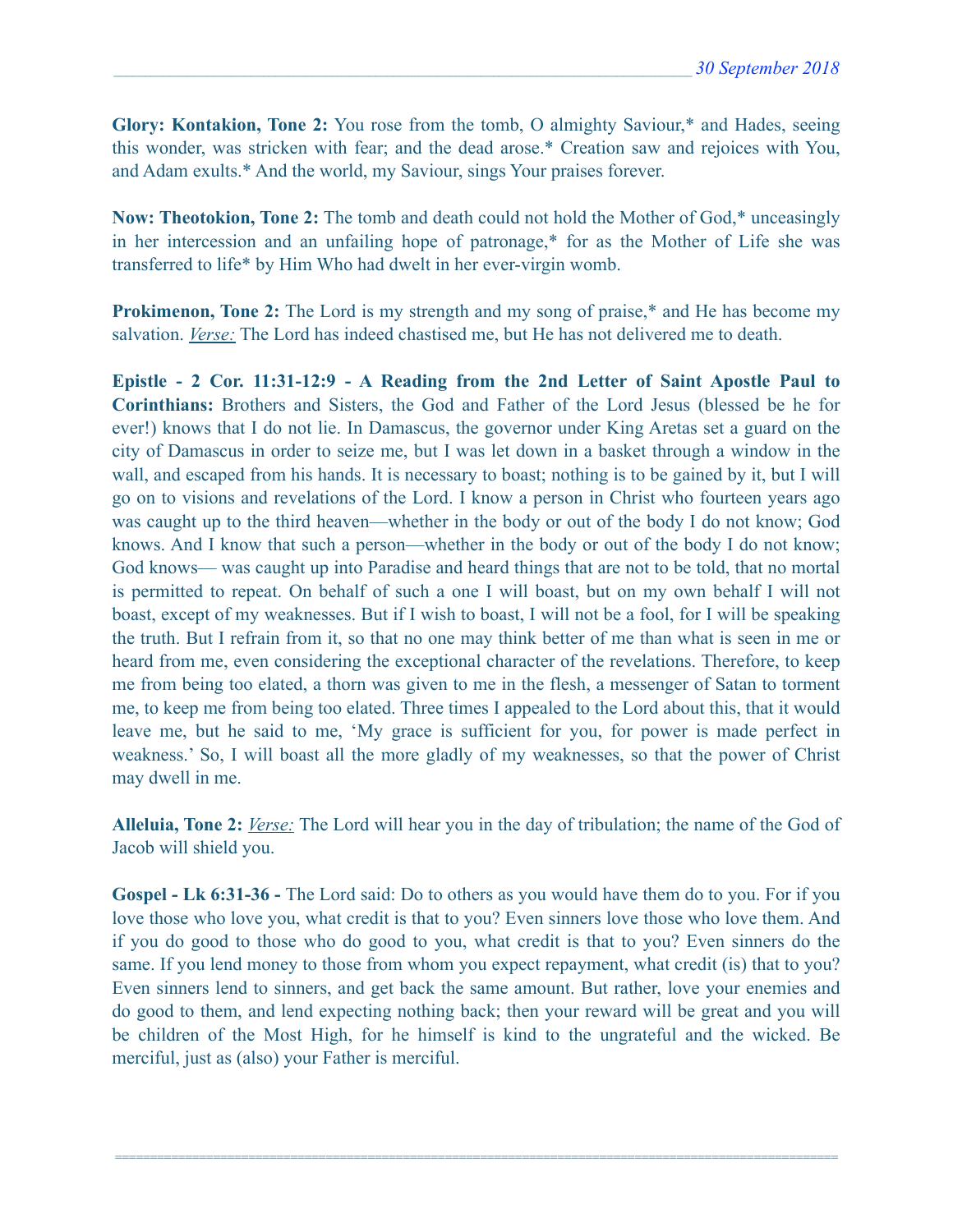**Communion Verse:** Praise the Lord from the heavens;\* praise Him in the highest. Alleluia, alleluia,\* alleluia!

**Prayer After Holy Communion:** Having been made worthy to partake in a mystical way of Your immaculate Body and precious Blood, O Christ our God, I acclaim and bless, worship and glorify You, and proclaim the greatness of Your saving acts, now and for ever and ever. Amen. *(more Prayers After Holy Communion on pg. 324-326 in the Anthology book).* 

#### $\langle$

**Тропар, глас 2:** Коли зійшов Ти до смерти, Життя безсмертне,\* тоді ад умертвив ти блистінням Божества.\* Коли ж і умерлих із глибин підземних воскресив Ти,\* всі сили небесні взивали:\* Життедавче, Христе Боже наш, слава Тобі.

**Слава: Кондак, глас 2:** Воскрес єси з гробу, всесильний Спасе,\* і ад, увидівши чудо, зжахнувся та й мертві встали;\* а творіння, бачивши, радіє з Тобою, й Адам веселиться,\* і світ, Спасе мій, повсякчас Тебе оспівує.

**І нині: Богородичний, глас 2:** У молитвах невсипущу Богородицю,\* і в заступництві несхитне уповання не втримали в собі гріб і смерть;\* бо як Матір Життя покликав до життя Той,\* Хто в лоно вселився повсякчас дівственне.

**Прокімен, глас 2:** Господь – моя сила і моя пісня, \* і Він став моїм спасінням. *Стих:* Тяжко покарав мене Господь, та не передав мене смерті.

**Апостол - 2 Кор. 11:31-12:9 - До Коринтян 2-е Послання Святого Апостола Павла Читання:** Браття і сестри, Знає Бог і Отець Господа нашого Ісуса Христа, а Він благословенний навіки, що я не говорю неправди. У Дамаску намісник царя Арети стеріг місто Дамаск, щоб схопити мене, але по мурі мене спущено в коші віконцем, і я з рук його втік! Не корисно хвалитись мені, бо я прийду до видінь і об'явлень Господніх. Я знаю чоловіка в Христі, що він чотирнадцять років тому чи в тілі, не знаю, чи без тіла, не знаю, знає Бог був узятий до третього неба. І чоловіка я знаю такого, чи в тілі, чи без тіла, не знаю, знає Бог, що до раю був узятий, і чув він слова невимовні, що не можна людині їх висловити. Отаким похвалюся, а собою хвалитись не буду, хіба тільки своїми немочами. Бо коли я захочу хвалитись, то безумний не буду, бо правду казатиму; але стримуюсь я, щоб про мене хто більш не подумав, ніж бачить у мені або чує від мене. А щоб я через пребагато об'явлень не величався, то дано мені в тіло колючку, посланця сатани, щоб бив в обличчя мене, щоб я не величався. Про нього три рази благав я Господа, щоб він відступився від мене. І сказав Він мені: Досить тобі Моєї благодаті, бо сила Моя здійснюється в немочі. Отож, краще я буду хвалитись своїми немочами, щоб сила ристова вселилася в мене.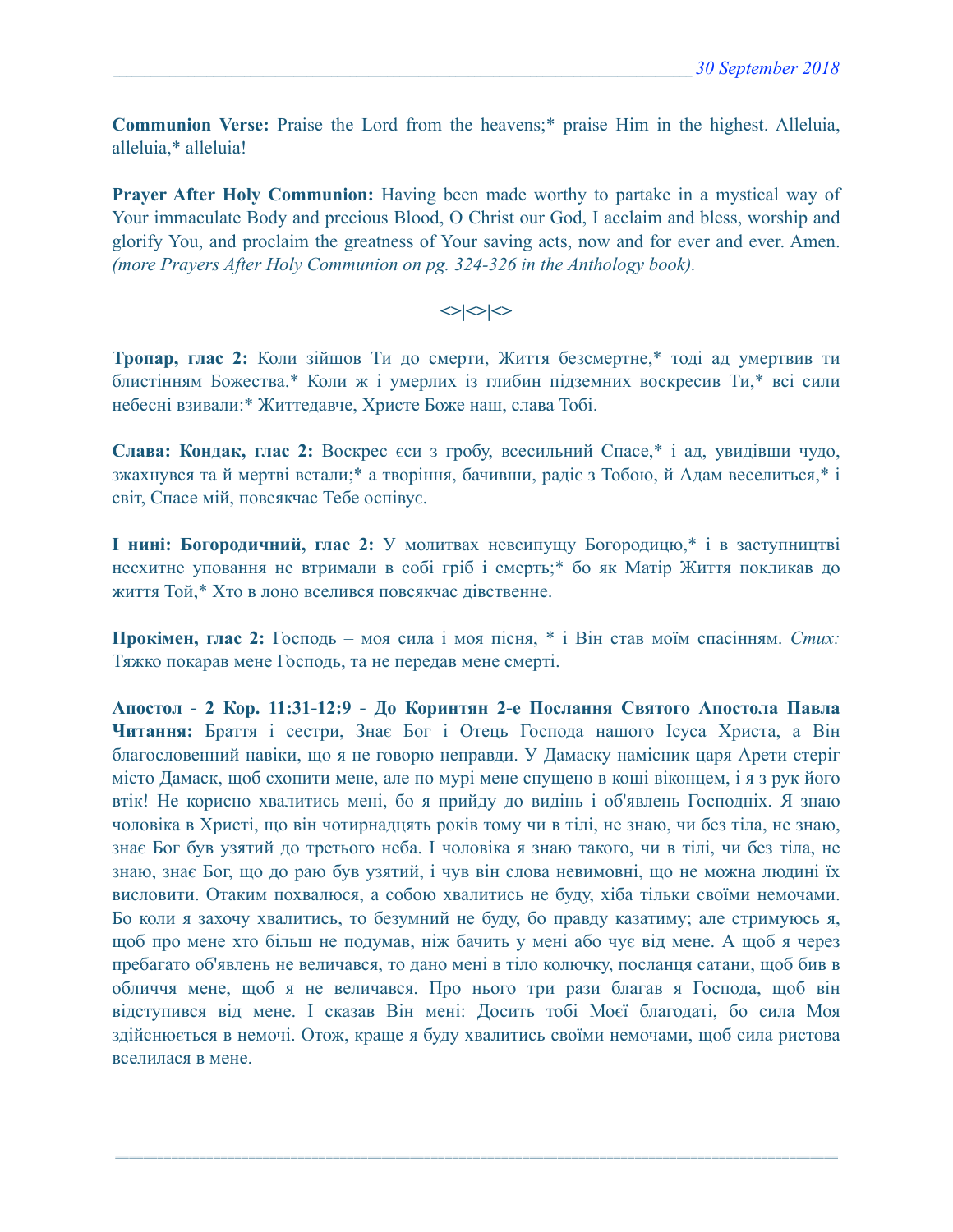**Алилуя, глас 2:** *Стих:* Вислухає тебе Господь у день печалі, захистить тебе ім'я Бога Якова.

**Євангеліє - Лука 6:31-36 -** Сказав Господь: як бажаєте, щоб вам чинили люди, чиніть їм і ви так само. Коли ви любите тих, що вас люблять, яка вам заслуга? Таж бо й грішники люблять тих, що їх люблять. І коли чините добро тим, що вам чинять, яка вам заслуга? Та й грішники те саме чинять. І коли ви позичаєте тим, від кого маєте надію назад узяти, яка вам заслуга? Адже і грішники грішникам позичають, щоб відібрати від них рівне. Ви ж любіть ворогів ваших, добро чиніте їм, і позичайте, не чекаючи назад нічого, а велика буде ваша нагорода, й будете Всевишнього синами, бо він благий для злих і невдячних. Будьте милосердні, як і Отець ваш милосердний.

**Причасний:** Хваліте Господа з небес,\* хваліте Його на висотах. Алилуя, алилуя, алилуя!

**Молитва По Святім Причастю:** Таїнственно удостоївшись бути причасником Твого пречистого тіла і чесної крови, Христе Боже, оспівую і благословлю, поклоняюся, і славлю, і величаю спасіння Твої, Господи, нині і повсякчас, і на віки вічні. Амінь. *(більше Молитов По Святім Причастю на ст. 80-87 в маленькій книжечці "Божественна Літургія")*.

## ANNOUNCEMENTS

- ✦**HAPPY BIRTHDAY** to JULIANA VYSHNEVSKA and all those who celebrated their birthdays this past week. May the Lord Our God continue to bless you abundantly and the Holy Mother of God protects you at all times. Многая Літа!
- ✦**PROJECT CONNECT:** Victoria Downtown Service Providers will be hosting PROJECT CONNECT on Tuesday, October 9 as a part of Homeless Action Week. The event will be at Central Baptist Church, 833 Pandora Ave. This one-day service fair, which assists those struggling with homelessness and poverty, will include foot care, professional photographs, haircuts, information booths, and a lunch. **Items needed:** warm clothing, socks, underwear, scarves, toques, backpacks, bus tickets, notebooks & paper, Tim Horton's gift cards, bandaids, Polysporin, razors, rain jackets & handheld USB chargers. You can either help by obtaining the above items or through a financial donation. All financial donations will be spent for the day by purchasing these items or for the lunch. If you wish to donate any of the above mentioned items the donation box will be available at the church entrance.
- ✦**PANAKHYDA:** today after Liturgy we will be having a Panakhyda for Art Bobay.
- ✦**BE A STEWARD CLEANING THE CHURCH:** at this time we are reaching out to ask parishioners and their family members to volunteer in the cleaning of the church interior. This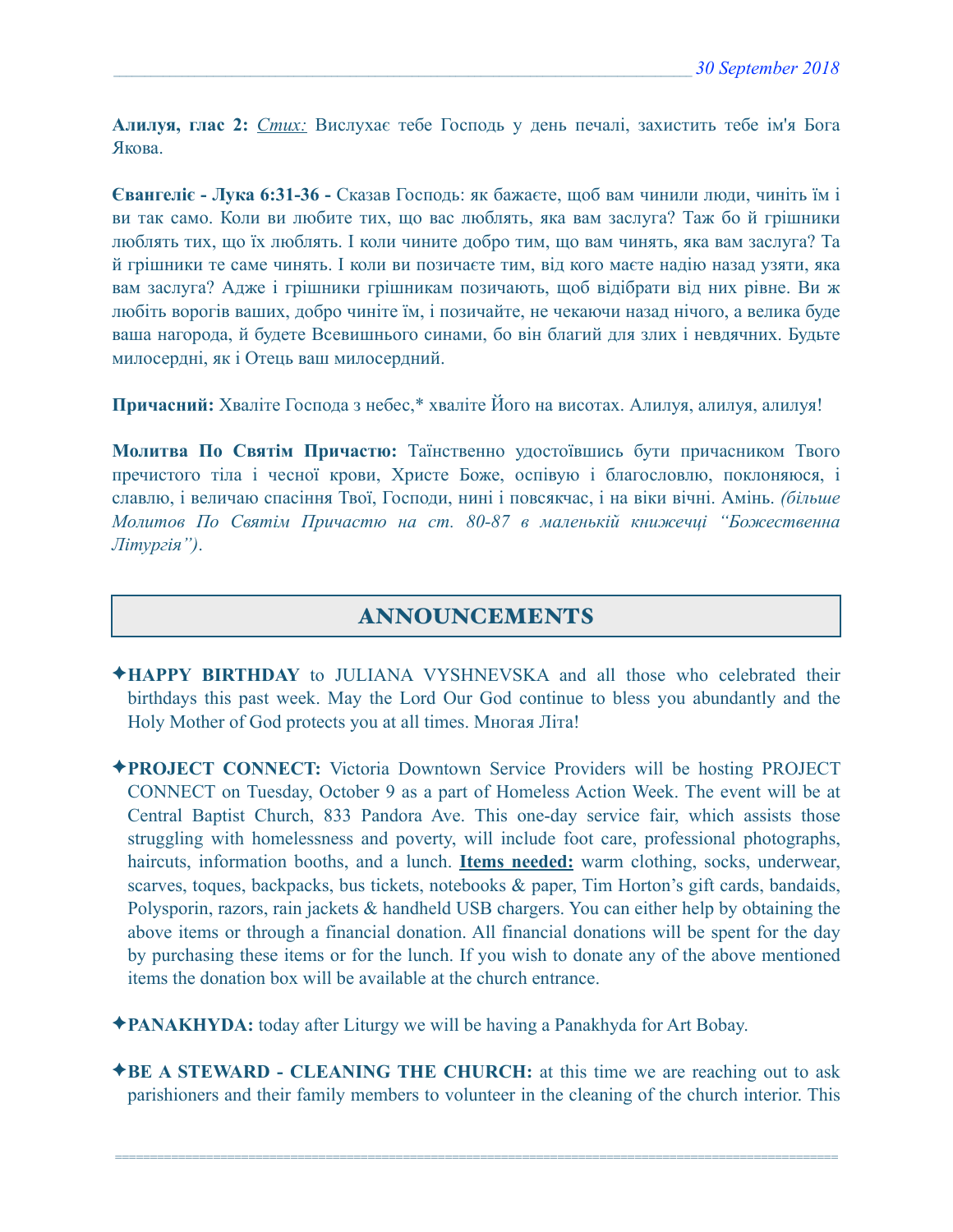requires a bi-monthly commitment of vacuuming, dusting and flower arranging. If there is a sufficient number of volunteers the commitment would be minimal about once every two or three months. Please consider donating your time and energy. For more information please contact Motria.

- ✦**PRAYER REQUEST:** Please keep in your prayers GORD HRYHORYSHEN, CORNELL BABIE and other members of our parish, our family and friends who are ailing, in hospitals, nursing homes and those who are not able to join actively in their community.
- ✦**ST. NICHOLAS BOOK STORE:** The Divine Liturgy An Anthology of Worship - **\$25**; "Christ Our Pascha" Catechism of the Ukrainian Catholic Church/"Христос Наша Пасха" Катехизм Української Католицької Церкви - **\$25**; "Sing to Our God" hymn book - **\$15**; Молитовник "Прийдіте Поклонімся" - **\$10;** "The Rosary - The Prayer Rule of the Mother of God in the Ukrainian Catholic Church" - **\$10. NEW**



#### ✦**PARISH CALENDAR OF BIRTHDAYS & ANNIVERSARIES:** If you

would like to be included in our Parish Calendar of Birthday and Anniversary celebrations, please put date in our calendar located at the church vestibule. Each week, we will list the names in our parish bulletin so we can celebrate these happy occasions together!

- ✦**JOIN OUR CHOIR:** Do you enjoy singing? Please consider joining our St Nicholas Parish Choir and remember that we ALWAYS looking for new members! Contact Motria Koropecky for details at 250.658.3051.
- ✦**CATECHISM ANNOUNCEMENT:** "*And they were bringing to Him also the infants, in order that He may be touching them; but after the disciples saw it, they rebuked them. But Jesus called them to Himself and said, Let alone the little children to come to Me, and cease hindering them; for of such is the kingdom of God*." We are happy to welcome all children to our St. Nicholas The Wonderworker catechism program. Weekly classes are scheduled Sunday morning during Divine Liturgy. We want your children to learn more about their Catholic faith, sacred scripture, feast days, and religious practices and customs of the Ukrainian Catholic church. If you have any questions, please do not hesitate to contact Marian Chalifoux at 250.507.1005.
- ✦**THRIFTY'S PRE-PAID FOOD CARDS** We all have to buy groceries. Why not have 6% of it returned back to the church at no extra charge! Cards are available in \$100, \$200, and \$500 denominations. Talk to Alec after today's liturgy to pre- order your cards. We need to sell A LOT of them! We encourage you to consider purchasing them for yourselves as gifts too.
- ✦**BE A STEWARD:** Have you ever wondered what more can you do to help our parish? Here are some suggestions: **Steward** of property security; **Steward** of grounds cleaning; **Steward** of cleaning church; **Steward** of church linen; **Steward** of outreach; **Steward** of caring; **Steward**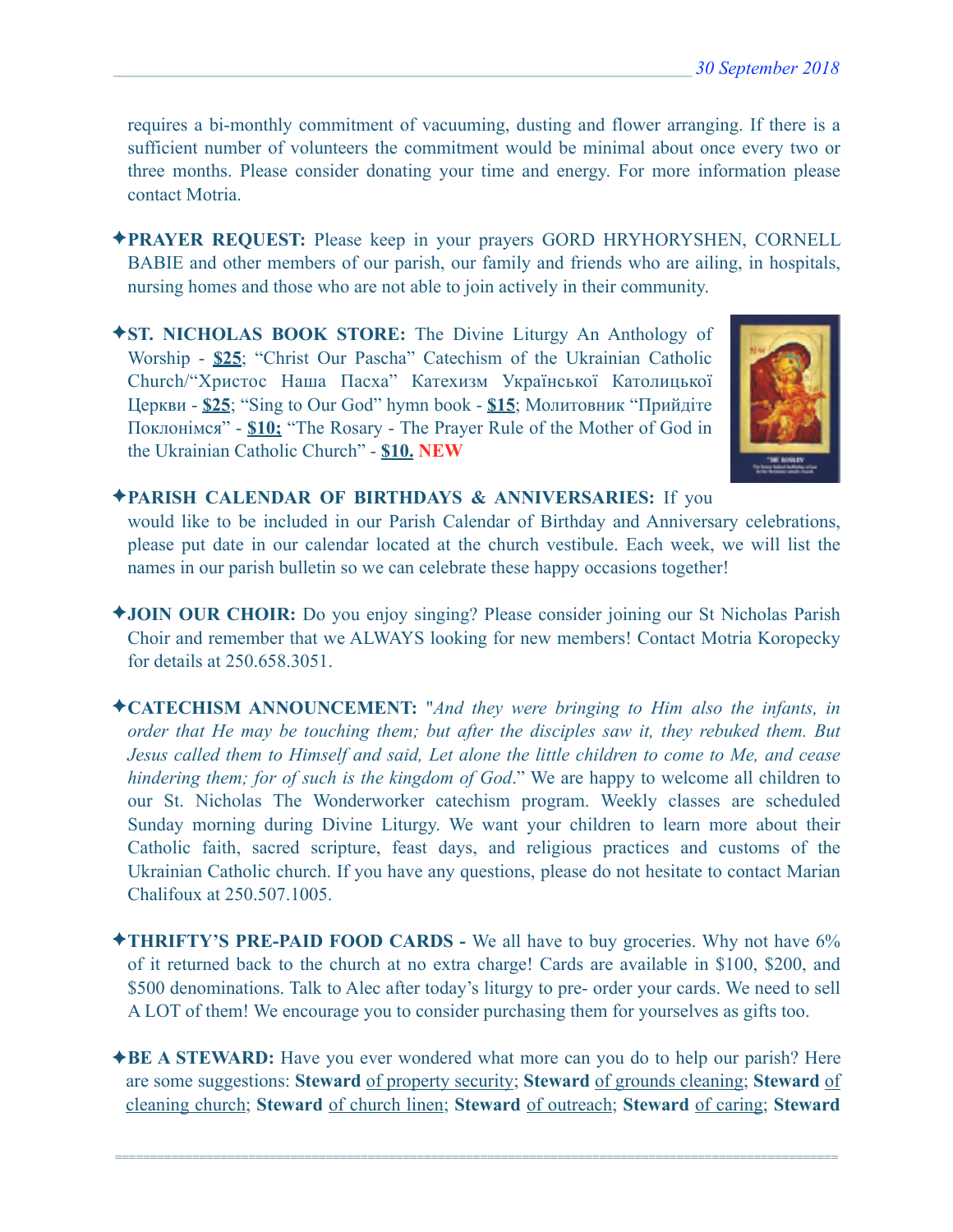of prayer; **Steward** of service. Quite often, our homebound or senior members, once active in their younger years, want to find purpose in their senior years. It's not only about doing but about "BEING" present to others. Contact Fr. Yuriy **OR** Darlene DeMerchant for more information. You will be amazed how "BEING" can make a difference.

- ✦**PARISH LIBRARY:** please visit our parish library and browse through the books on spirituality, church history, iconography, history of the Ukrainians in Canada, children's books and more… The library is located in the church vestibule. Please use a library book sign out form when borrowing a book.
- ✦**SUNDAY COFFEE VOLUNTEERS** act as hosts and serve light refreshments following the Sunday morning Divine Liturgy, providing an opportunity for the faithful to socialize with friends and visitors following their shared worship experience. We thank all of our parishioners who kind volunteer to serve refreshments. Whether you are new to the Parish, or are a longtime members, please join us for coffee. Please speak with Robert if you would like to volunteer.
- ✦**WE SHARE THE AIR:** Please keep it healthy and fragrant free. Someone in this area is scent-sitive. The chemicals used in scented products can make some people sick, especially those with fragrance sensitivities, asthma, allergies and other respiratory ailments. PLEASE DO NOT \*wear perfume, cologne, lotion, aftershave and other fragrances; \*USE unscented personal care products. Be Sensitive to Others. Thank you for your understanding. *St. Nicholas parish.*

✦**SEPTEMBER 23, SUNDAY DONATIONS -** Coffee: \$40.25; Vigil lights: \$27.40; Loose collection: \$90.00; Envelope collection: \$618.06; Pre-authorized donations Sept 17 to Sept 23: \$120.00 **TOTAL: \$895.71**

# GETTING TO KNOW OUR ICONOSTASIS

=======================================================================================================



## **Prophet Isaiah** *(May 9)*

 The Holy Prophet Isaiah lived 700 years before the birth of Christ, and was of royal lineage. Isaiah's father Amos raised his son in the fear of God and in the law of the Lord. Having attained the age of maturity, the Prophet Isaiah entered into marriage with a pious prophetess (Is 8:3) and had a son Jashub (Is 8:18).

 Saint Isaiah was called to prophetic service during the reign of Oziah [Uzziah], king of Judea, and he prophesied for 60 years during the reign of kings Joatham, Achaz [Ahaz], Hezekiah and Manasseh. The start of his service was marked by the following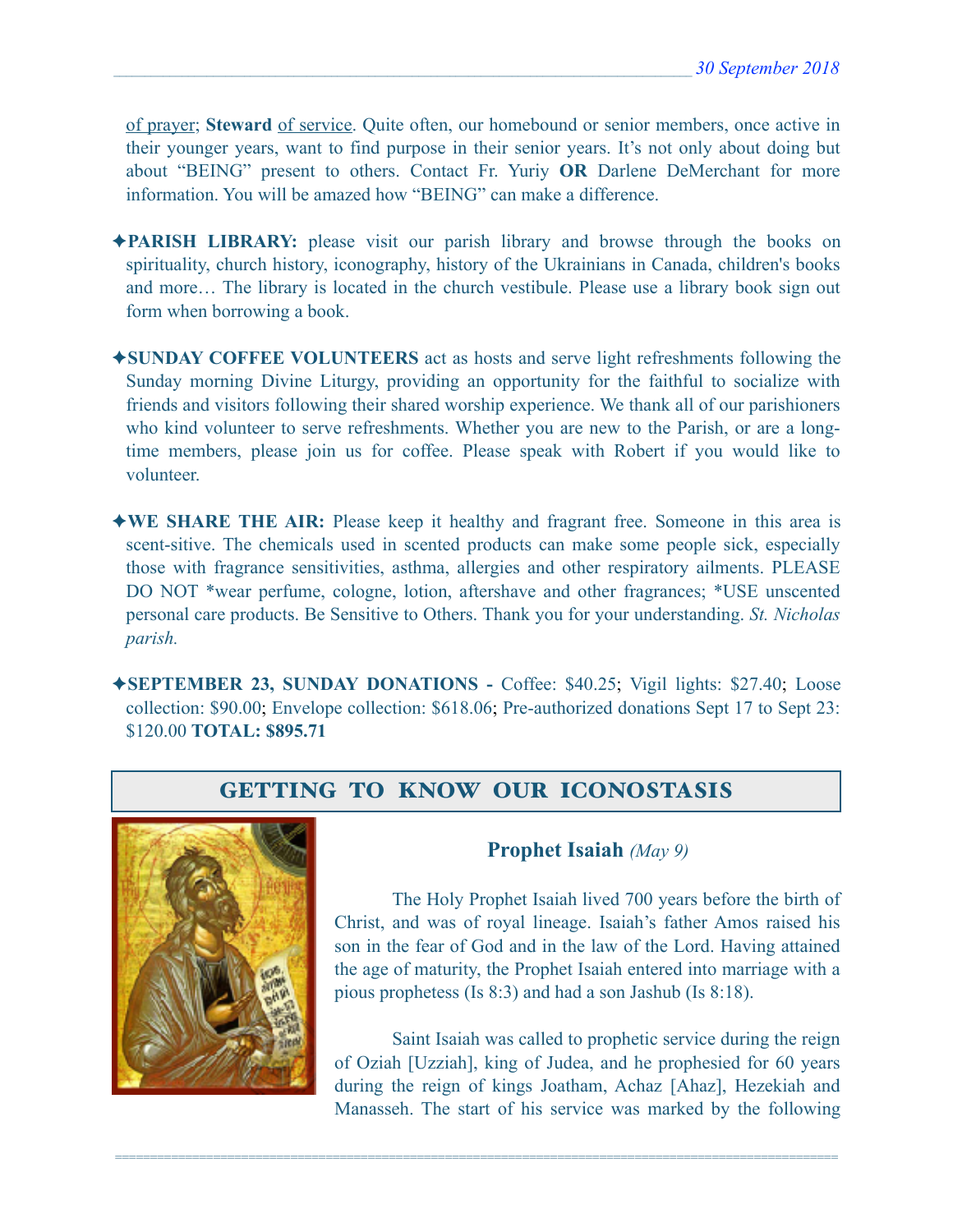vision: he beheld the Lord God, sitting in a majestic heavenly temple upon a high throne. Sixwinged Seraphim encircled Him. With two wings they covered their faces, and with two wings they covered their feet, and with two wings they flew about crying out one to another, "Holy, Holy, Holy Lord Sabaoth, heaven and earth are filled with His glory!" The pillars of the heavenly temple shook from their shouts, and in the temple arose the smoke of incense.

The prophet cried out in terror, "Oh, an accursed man am I, granted to behold the Lord Sabaoth, and having impure lips and living amidst an impure people!" Then was sent him one of the Seraphim, having in hand a red-hot coal, which he took with tongs from the altar of the Lord. He touched it to the mouth of the Prophet Isaiah and said, "Lo, this has touched thy lips, and will take away with thine iniquities, and will cleanse thy sins." After this Isaiah heard the voice of the Lord, directed towards him, "Whom shall I send, and who will go to this people?" Isaiah answered, "Here am I, send me" (Is 6:1 ff). And the Lord sent him to the Jews to exhort them to turn from the ways of impiety and idol worship, and to offer repentance.

To those that repent and turn to the true God, the Lord promised mercy and forgiveness, but punishment and the judgment of God are appointed for the unrepentant. Then Isaiah asked the Lord, how long would the falling away of the Jewish nation from God continue. The Lord answered, "Until the cities be deserted, by reason of there being no people, and the land shall be made desolate. Just as when a tree be felled and from the stump come forth new shoots, so also from the destruction of the nation a holy remnant will remain, from which will emerge a new tribe."

Isaiah left behind him a book of prophecy in which he denounces the Jews for their unfaithfulness to the God of their Fathers. He predicted the captivity of the Jews and their return from captivity during the time of the emperor Cyrus, the destruction and renewal of Jerusalem and of the Temple. Together with this he predicts the historical fate also of the other nations bordering the Jews. But what is most important of all for us, the Prophet Isaiah with particular clarity and detail prophesies about the coming of the Messiah, Christ the Savior. The prophet names the Messiah as God and Man, teacher of all the nations, founder of the Kingdom of peace and love.

The prophet foretells the birth of the Messiah from a Virgin, and with particular clarity he describes the Suffering of the Messiah for the sins of the world. He foresees His Resurrection and the universal spreading of His Church. By his clear foretelling of Christ the Savior, the Prophet Isaiah deserves to be called an Old Testament Evangelist. To him belong the words, "He beareth our sins and is smitten for us.... He was wounded for our sins and tortured for our transgressions. The chastisement of our world was upon Him, and by His wounds we were healed...." (Is 53:4-5. Vide Isaiah: 7:14, 11:1, 9:6, 53:4, 60:13, etc.).

The holy Prophet Isaiah had also a gift of wonderworking. And so, when during the time of a siege of Jerusalem by enemies the besieged had become exhausted with thirst, he by his prayer drew out from beneath Mount Sion a spring of water, which was called Siloam, i.e. "sent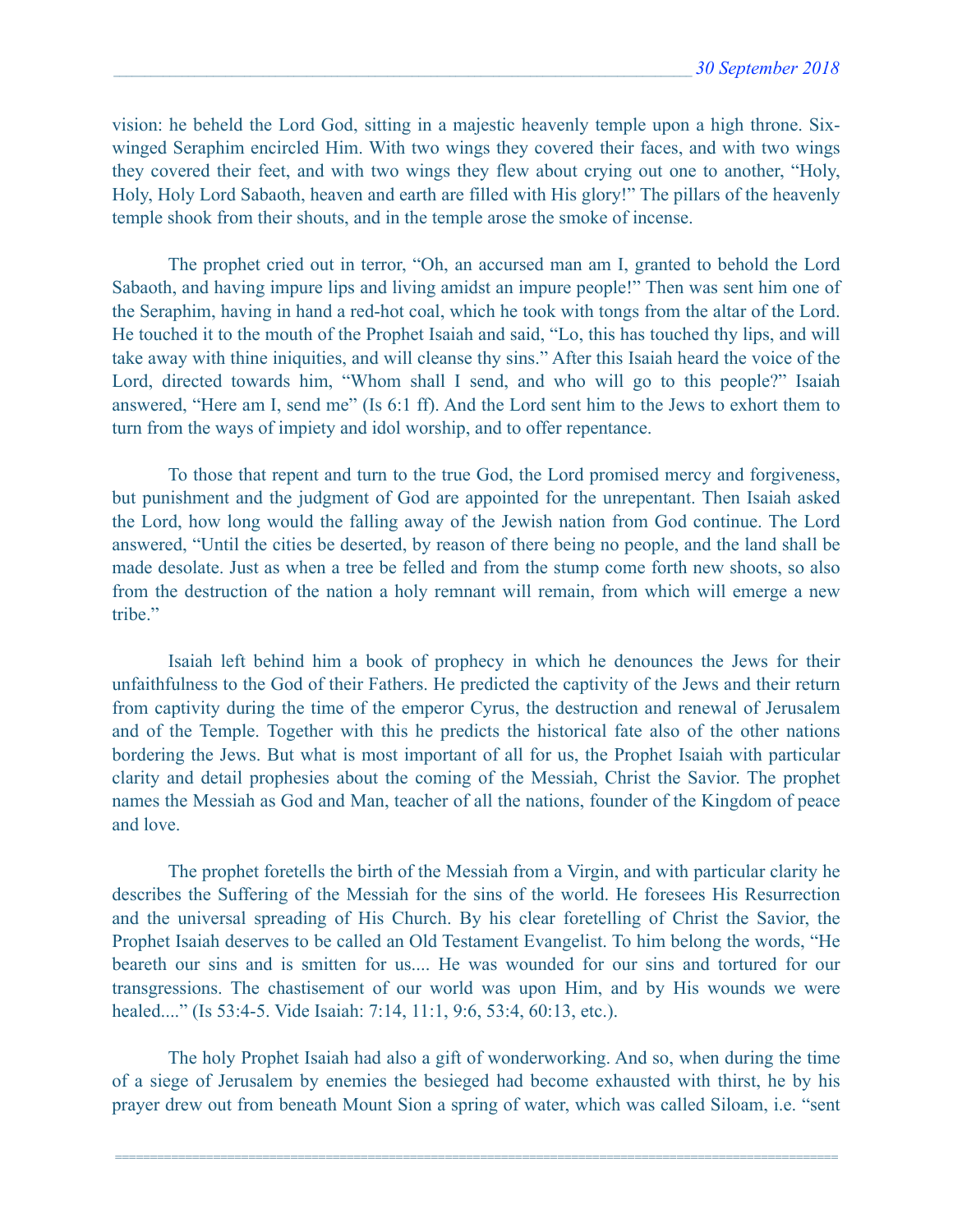from God." It was to this spring afterwards that the Savior sent the man blind from birth to wash, and He restored his sight. By the prayer of the Prophet Isaiah, the Lord prolonged the life of Hezekiah for 15 years.

The Prophet Isaiah died a martyr's death. By order of the Jewish king Manasseh he was sawn through by a wood-saw. The prophet was buried not far from the Pool of Siloam. The relics of the holy Prophet Isaiah were afterwards transferred by the emperor Theodosius the Younger to Constantinople and installed in the church of Saint Laurence at Blachernae. At the present time part of the head of the Prophet Isaiah is preserved at Athos in the Hilandar monastery.

#### READING THE CATECHISM *"CHRIST - OUR PASCHA"*



*1. Marriage Is a Mystery of Love between a Man and a Woman* 

 *#472* Marriage is based on the fact that the married couple mutually complements one another. The Church gives witness to this in a prayer of the Rite of Crowning: "Holy God, you created man from the dust and from his side fashioned a woman as a suitable



helpmate for him, for such was the good pleasure of your majesty that man should not be alone on earth." In their gender differentiation, a man and woman complete one another, creating an indissoluble union of one body.

*#473* Through marriage the Lord accomplishes the history of salvation: You blessed your servant Abraham when you opened Sarah's womb and made him the father of many nations [see Gn 12:1-13; 17:1-22; 18:1-16; 21:1-8; Rom 4:18]. You gave Rebecca to Isaac and blessed her childbearing [see Gn 24-25; 27]. You joined Jacob and Rachel and brought forth the twelve patriarchs from him [see Gn 29-31; 35]. You united Joseph and Asenath and gave them Ephrem and Manasseh, the fruit of their procreation [see Gn 41:44-52; 46:20]. You joined Zachariah and Elizabeth and gave them the Precursor of your own most pure Birth as their offspring [see Lk 1:5-25, 39-80]. From the root of Jesse, according to the flesh, you made the Ever-Virgin spring forth, and from her you became incarnate and were born for the salvation of the human race.

*#474* In Cana of Galilee, Christ "saw fit in [his] saving providence to show by [his] presence how precious marriage is." He "blessed the wedding there to show that lawful marriage and its procreation are [his] will."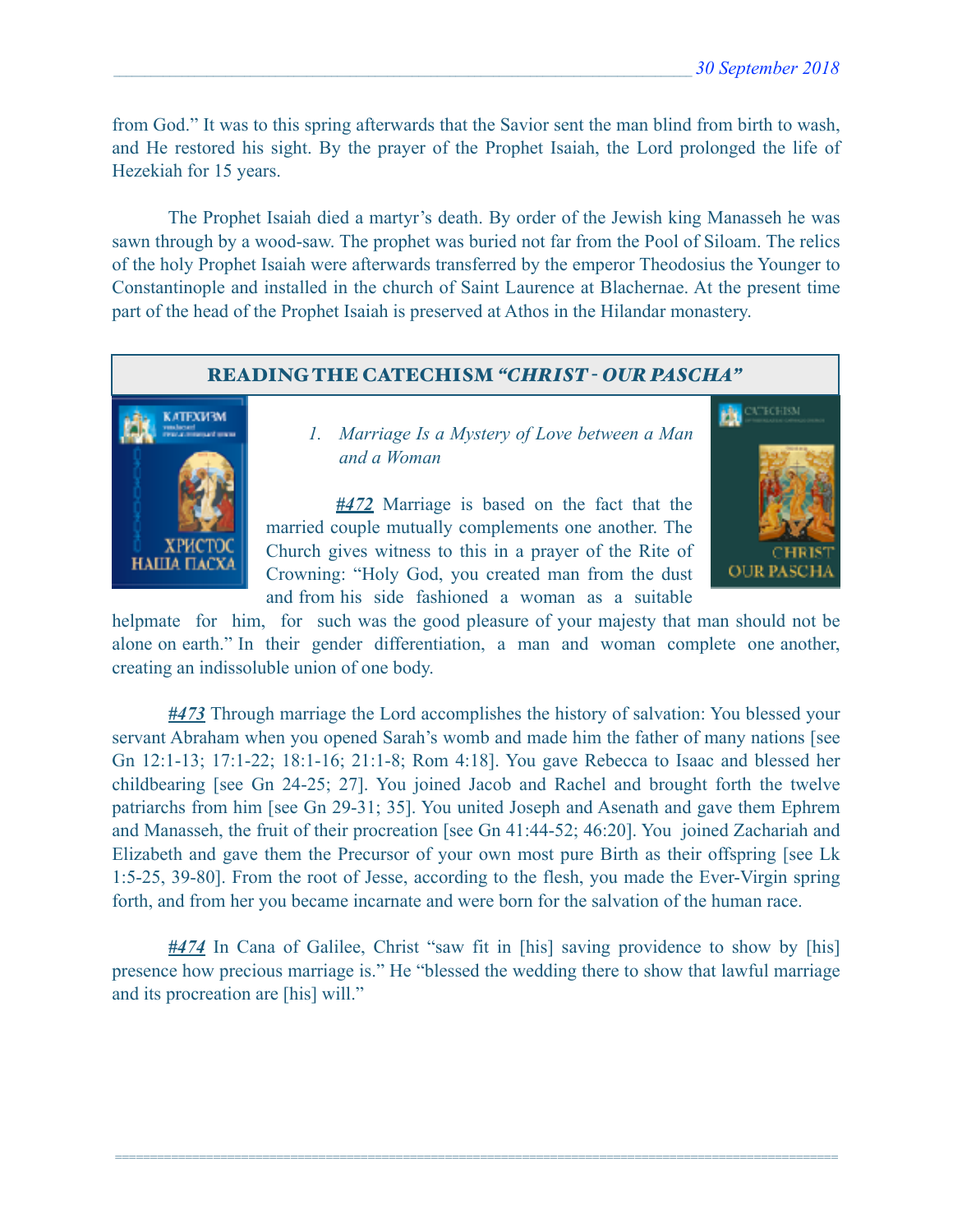| VISIT LOURDES, PARIS, SENLIS & UKRAINE SEPT 2019<br>with Sister Angelica & Myrna Arychuk |                                                                                                                                                                                                                                                                                                                                                                                   |  |  |
|------------------------------------------------------------------------------------------|-----------------------------------------------------------------------------------------------------------------------------------------------------------------------------------------------------------------------------------------------------------------------------------------------------------------------------------------------------------------------------------|--|--|
| 04 Sept 2019<br>Wednesday                                                                | Depart home city                                                                                                                                                                                                                                                                                                                                                                  |  |  |
| 05 Sept 2019<br><b>Thursday</b>                                                          | <b>Arrive</b> in Toulouse, France [4:15PM]<br>Bus Transfer to Lourdes [2 hrs] Hotel Croix des Bretons<br>Dinner $\omega$ our hotel on arrival.                                                                                                                                                                                                                                    |  |  |
| 06 Sept 2019<br><b>Friday</b>                                                            | <b>Breakfast</b><br>3hr guided walking tour of Lourdes including the shrine<br>Lunch on our own with free time<br>Dinner @ our Hotel<br>9:00PM Rosary Prayer with candlelight                                                                                                                                                                                                     |  |  |
| 07 Sept 2019<br><b>Saturday</b>                                                          | <b>Breakfast</b><br>Full day at the Shrine Mass @ Grotto TBA [where our Lady appeared to<br>Bernadette numerous times]<br>2:00PM video of Lourdes Story and life of St. Bernadette<br>requested $(a)$<br>Lourdes TBA]<br>5:00PM Procession of infirm & Blessing of them with Blessed Sacrament<br>Dinner $(a)$ our hotel<br>9:00PM Candle Light Procession Praying the Rosary     |  |  |
| <b>08 Sept 2019</b><br><b>Sunday</b>                                                     | <b>Breakfast</b><br>10:30AM Mass in the International Church <i>i.e.</i> St. Pius X Basilica<br>[Largest underground Church in the world]<br>Experience the baths [where hundreds of cures have taken place]<br>Visit Boly Mills where Bernadette was born, and the cachot [dungeon] -<br>an abandoned prison where Bernadette's impoverished family lived.<br>Dinner @ our Hotel |  |  |
| 09 Sept 2019<br><b>Monday</b>                                                            | <b>Breakfast</b><br>Liturgy @ 9:30 AM [Ukrainian Catholic Church] [by bus]<br>11:30AM depart for the train station – train dep $\omega$ 12:28PM –<br><b>Arrive Paris 18:13PM</b><br>Check into the Hotel Cardinal<br><b>Dinner TBA</b>                                                                                                                                            |  |  |
| <b>10 Sept 2019</b><br><b>Tuesday</b>                                                    | <b>Breakfast</b><br><b>City Tour</b><br>Liturgy @ St Vladimirs Ukrainian Catholic Church                                                                                                                                                                                                                                                                                          |  |  |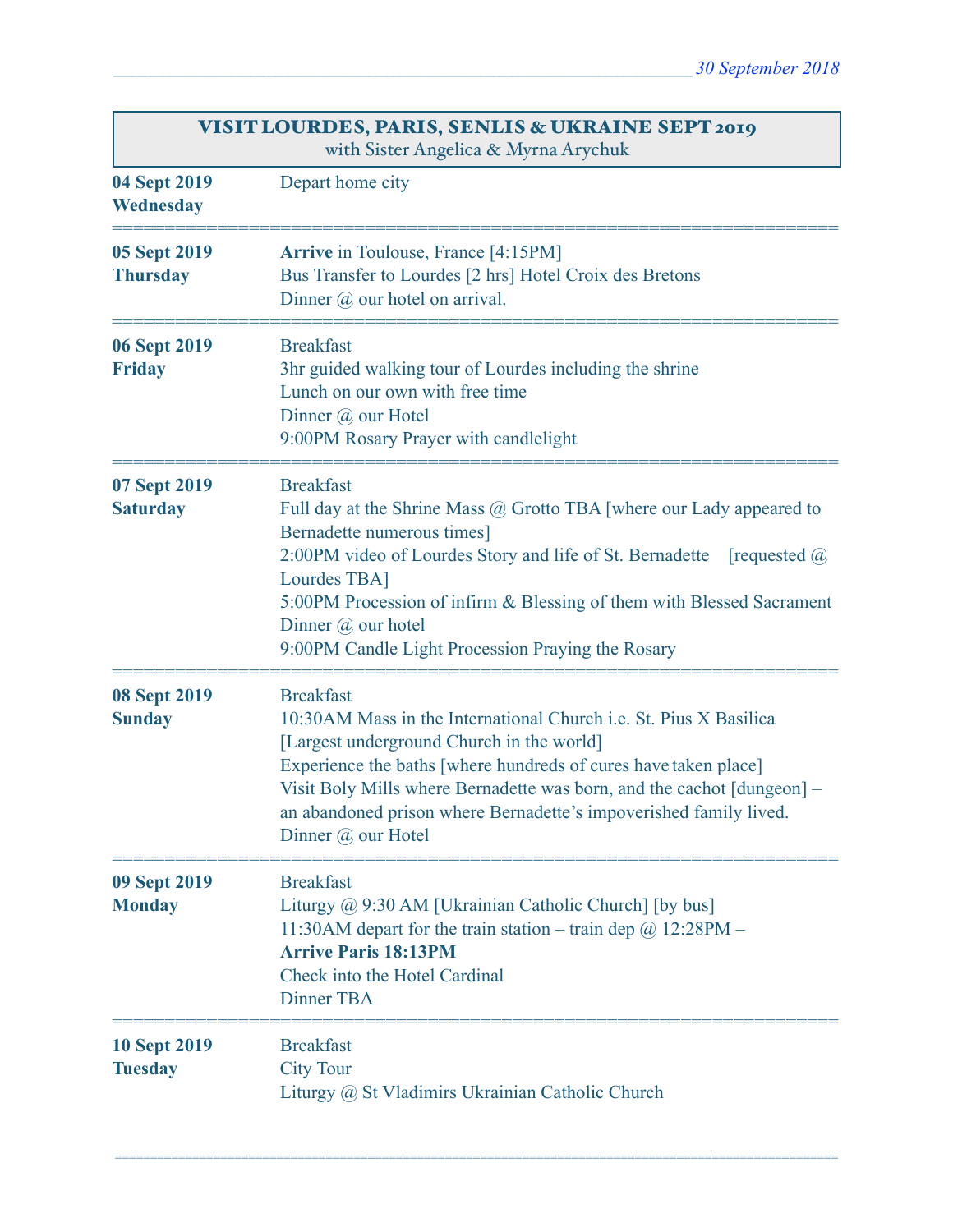|                                        | [Bishop Borys Gudziak] TBA<br>Afternoon free<br>Evening Seine River cruise & Dinner TBA<br><b>Breakfast</b><br>Depart for Senlis [40 km from Paris] where Anna<br>[daughter of Yaroslav the wise] Queen of France founded & built a<br>Convent and Church.<br>On 19 May 1051, Anna, the youngest daughter of<br>Kyivan Rus "Prince Yaroslav the Wise", ascended to the French throne as<br>the wife of King Henry I Capet in the Cathedral of Reims. As traditional<br>days of Anna of Kyiv take place in Senlis, we visit the story of the earliest<br>dynastic connection between France and Ukraine. "Anna's Father<br>Yaroslav", was nicknamed "the father-in- law of Europe"<br>- Yaroslav himself married Ingegerd Olfsdotter, the daughter of the<br><b>Swedish King</b><br>- Yaroslav's sister Maria married the Polish Prince<br>- son Illya married the sister of the Danish King<br>- Son Sviatoslav married the Austrian Princess<br>- Son Vsevolod married the daughter of the Byzantine emperor<br>- Son Ihor married a German Princess<br>- daughter Anastasia married the Hungarian King<br>- daughter Elizabeth married the Norwegian King<br>- and daughter Anna Married Henry I of France<br>On our return to Paris – free time to shop and/or enjoy the ambience of<br>Paris! Dinner on our own. |  |  |  |
|----------------------------------------|----------------------------------------------------------------------------------------------------------------------------------------------------------------------------------------------------------------------------------------------------------------------------------------------------------------------------------------------------------------------------------------------------------------------------------------------------------------------------------------------------------------------------------------------------------------------------------------------------------------------------------------------------------------------------------------------------------------------------------------------------------------------------------------------------------------------------------------------------------------------------------------------------------------------------------------------------------------------------------------------------------------------------------------------------------------------------------------------------------------------------------------------------------------------------------------------------------------------------------------------------------------------------------------------------------------------|--|--|--|
| 11 Sept 2019<br>Wednesday              |                                                                                                                                                                                                                                                                                                                                                                                                                                                                                                                                                                                                                                                                                                                                                                                                                                                                                                                                                                                                                                                                                                                                                                                                                                                                                                                      |  |  |  |
| <b>12 Sept 2019</b><br><b>Thursday</b> | <b>Breakfast</b><br>TBA Depart for Lviv, Ukraine [flight via Warsaw to Lviv]<br>Arrive $\omega$ 5:35PM. Check into the Astoria Hotel<br>Dinner [TBA]                                                                                                                                                                                                                                                                                                                                                                                                                                                                                                                                                                                                                                                                                                                                                                                                                                                                                                                                                                                                                                                                                                                                                                 |  |  |  |
| <b>13 Sept 2019</b><br><b>Friday</b>   | <b>Breakfast</b><br>Liturgy @TBA<br>Unesco World Heritage Sightseeing Tour – free afternoon check the<br>schedule for concert times $\omega$ the Opera House<br>Dinner [TBA]                                                                                                                                                                                                                                                                                                                                                                                                                                                                                                                                                                                                                                                                                                                                                                                                                                                                                                                                                                                                                                                                                                                                         |  |  |  |
| <b>14 Sept 2019</b><br><b>Saturday</b> | <b>Breakfast</b><br>Depart for Ternopil [3 hour drive]<br>Check in @ "The Ternopil Hotel"<br>Walking tour to see the sights $[1 - 1 \frac{1}{2} \text{ hrs}]$                                                                                                                                                                                                                                                                                                                                                                                                                                                                                                                                                                                                                                                                                                                                                                                                                                                                                                                                                                                                                                                                                                                                                        |  |  |  |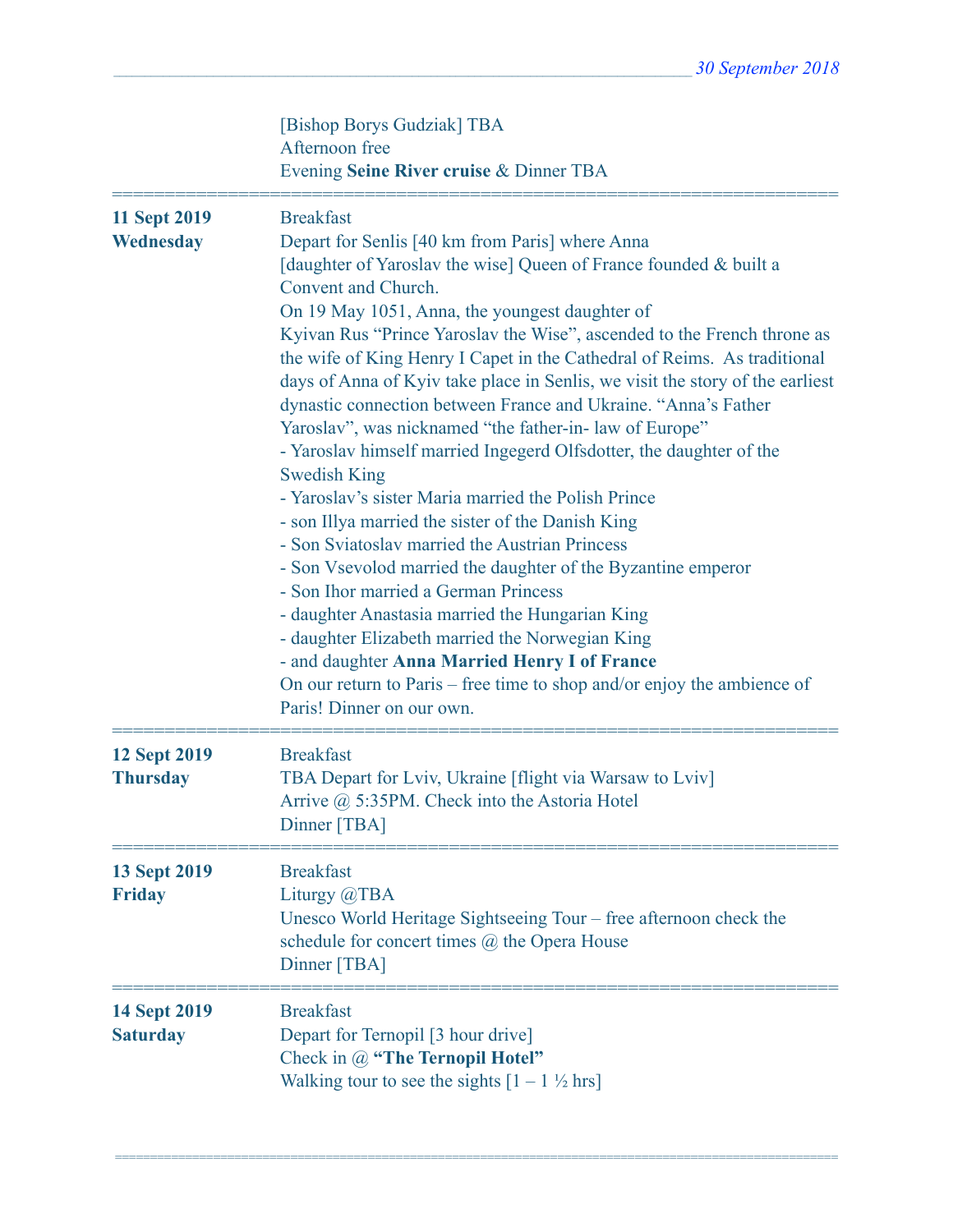|                                        | Balance of the day Free – with a wonderful square to stroll in or shop.<br>Ternopil is a City where many of have relatives and/or friends. Those<br>available for dinner can meet to dine $(a)$ the fabulous "Old Mill"<br><b>Restaurant [TBA]</b>                                                                     |  |  |  |
|----------------------------------------|------------------------------------------------------------------------------------------------------------------------------------------------------------------------------------------------------------------------------------------------------------------------------------------------------------------------|--|--|--|
| <b>15 Sept 2019</b><br><b>Sunday</b>   | <b>Breakfast</b><br>depart for Zarvanytsia "The Lourdes of Ukraine". A place where<br>miracles are claimed to be almost a daily occurrence $\&$ approximately<br>100,000 pilgrims visit yearly.<br><b>Liturgy Time TBA</b><br>Depart for Chernivtsi [TBA]<br><b>Check into the Hotel Bukovina</b><br><b>Dinner TBA</b> |  |  |  |
| <b>16 Sept 2019</b><br><b>Monday</b>   | <b>Breakfast</b><br>City tour and a visit to the Diaspora Museum & University<br>Lunch on our own @ Kam'yanets-Podilskyi with excursion<br><b>Dinner TBA</b>                                                                                                                                                           |  |  |  |
| <b>17 Sept 2019</b><br><b>Tuesday</b>  | <b>Breakfast</b><br>Depart Chernivtsi for Ivano Frankivsk<br>Stopping in Kolomyya to visit the Museums<br>"Late lunch/early dinner" [approx. 3:00 PM] [Private Home] TBA<br><b>Check in to "The Nadia Hotel"</b>                                                                                                       |  |  |  |
| <b>18 Sept 2019</b><br>Wednesday       | <b>Breakfast</b><br>Liturgy @ Father Mykhailo Ozorovych Hometown Church [TBA]<br>Depart for Yaremche, visit the markets, waterfall & late lunch/early dinner<br>in the mountains                                                                                                                                       |  |  |  |
| <b>19 Sept 2019</b><br><b>Thursday</b> | <b>Breakfast</b><br>Depart for Drohobych<br>Liturgy @ Father Taras Koberynko's Parish<br>Visit the project initiated by Father Taras<br>"Lunch"/"Dinner" with Natalliya & Father Taras<br>The Michael Bilas Art Museum in Truskavets]<br>Continuing to Hotel in Truskavetz Health Resort/Spa [?]                       |  |  |  |
| <b>20 Sept 2019</b><br><b>Friday</b>   | <b>Breakfast</b><br><b>Liturgy TBA</b><br>Free day $\omega$ the spa and/or visit Father Taras' projects<br>Dinner $(a)$ the hotel                                                                                                                                                                                      |  |  |  |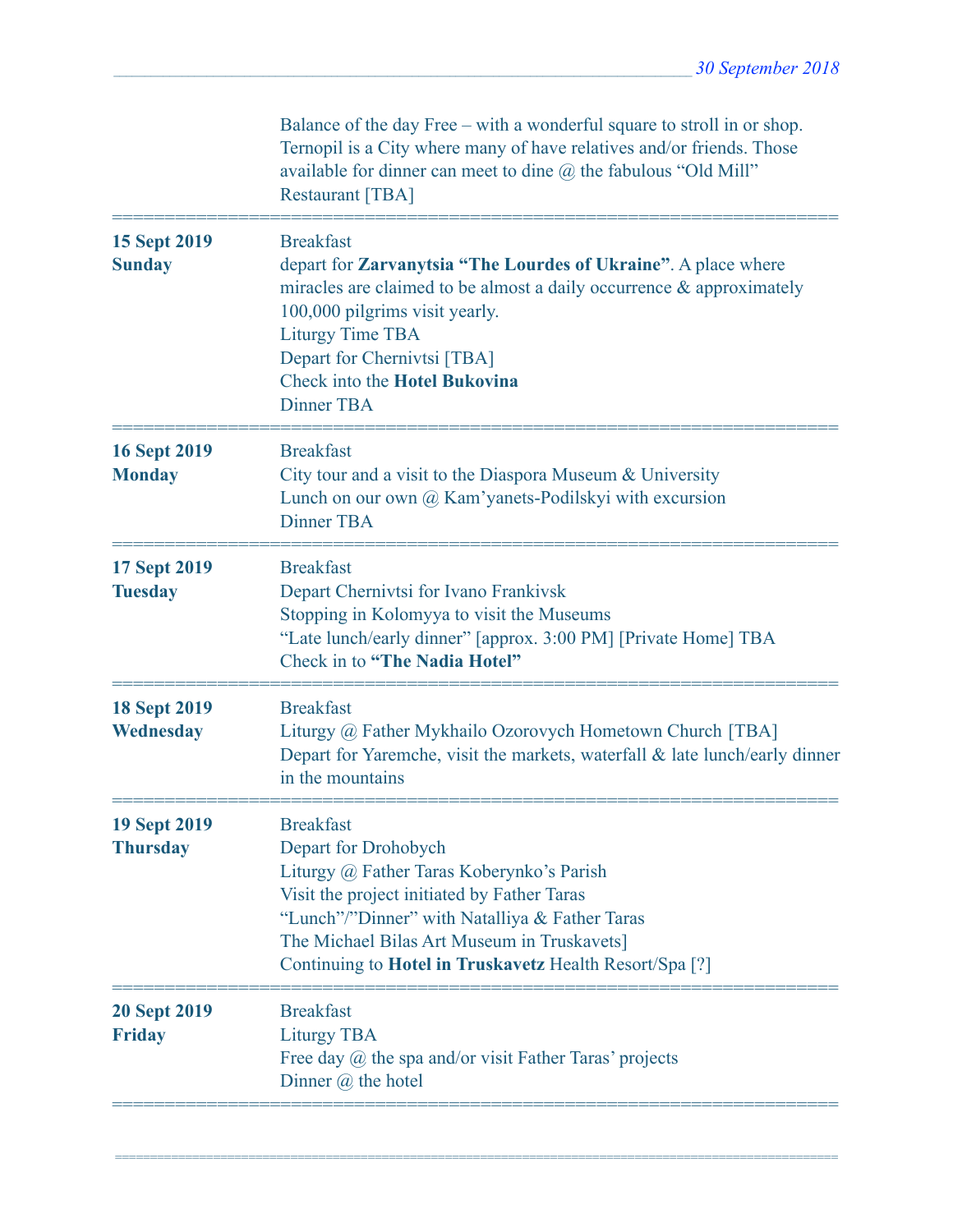| 21 Sept 2019    | <b>Breakfast</b>                             |  |  |  |  |
|-----------------|----------------------------------------------|--|--|--|--|
| <b>Saturday</b> | Depart for Lviv $[1 \frac{1}{2}$ hour drive] |  |  |  |  |
|                 | Check in to "the Astoria Hotel"              |  |  |  |  |
|                 | Lunch on our own                             |  |  |  |  |
|                 | <b>Check for Concert or Opera</b>            |  |  |  |  |
|                 | <b>Farewell Dinner time TBA</b>              |  |  |  |  |
| 22 Sept 2019    | <b>Breakfast</b>                             |  |  |  |  |
| <b>Sunday</b>   | Depart for home                              |  |  |  |  |
|                 |                                              |  |  |  |  |

\*\* Those wishing to extend their stay in Lviv may do so with add on \*\* Those wishing to extend their stay to Kyiv may do so with add on **Tour schedule rev. as of 30 Aug 2018** 

**Land Only \$3,950.00** *Canadian Dollars* **per person double or twin sharing Single supplement \$950 [AIR FARE IS NOT INCLUDED] Tips included – Meals as per itinerary Deposit \$500 per person due: 15 November 2018 Final Balance due: 01 June 2019 [note there is a 3 ½% charge on credit card payments] Northstar Journeys 667 Belmont Ave West Kitchener, Ontario N2M 1N6 Office** [519] 886-9111 TICO.ca #2569684

=======================================================================================================

**Telephone: Sister Angelica 604 375-6626 or Myrna 604 617 7200**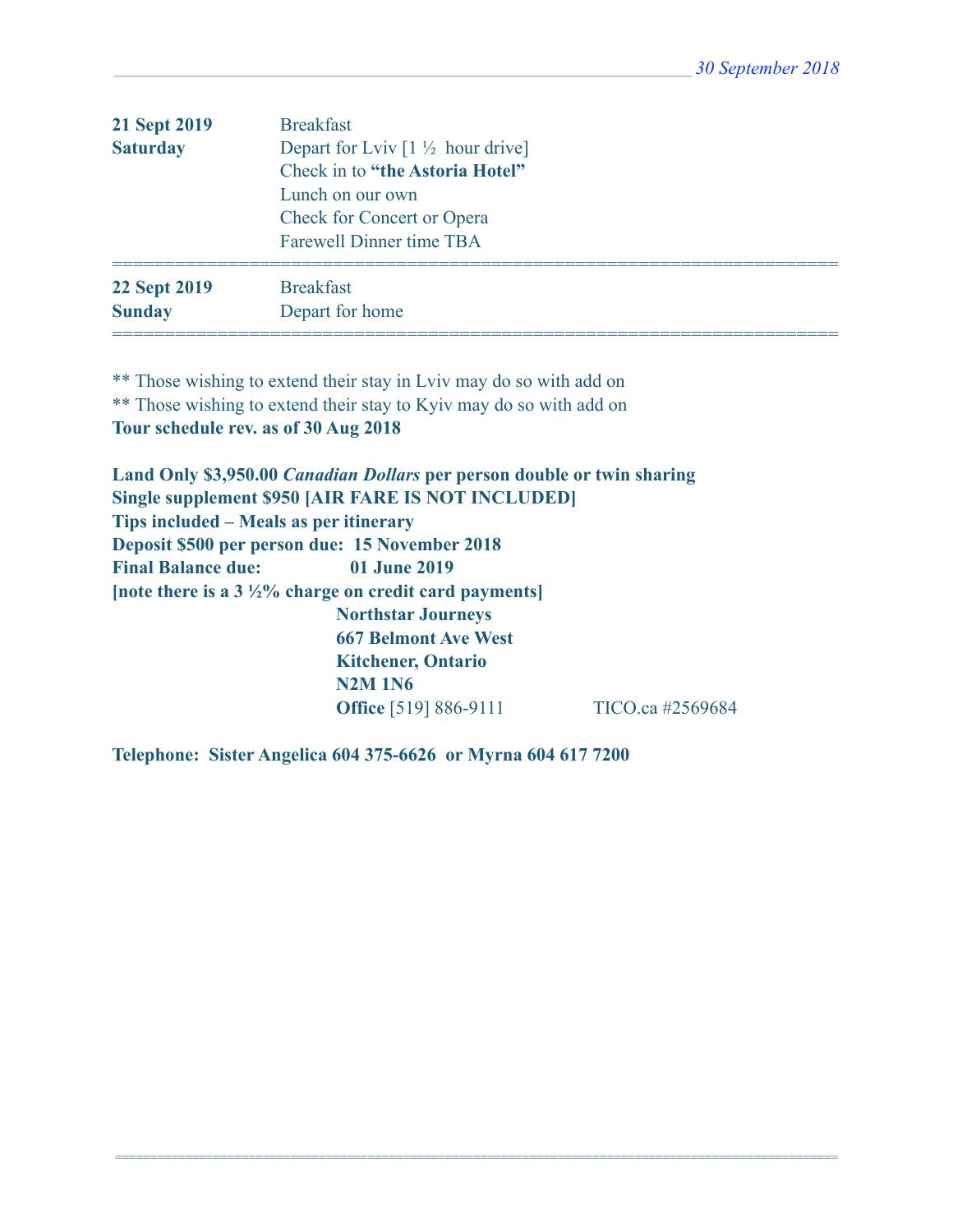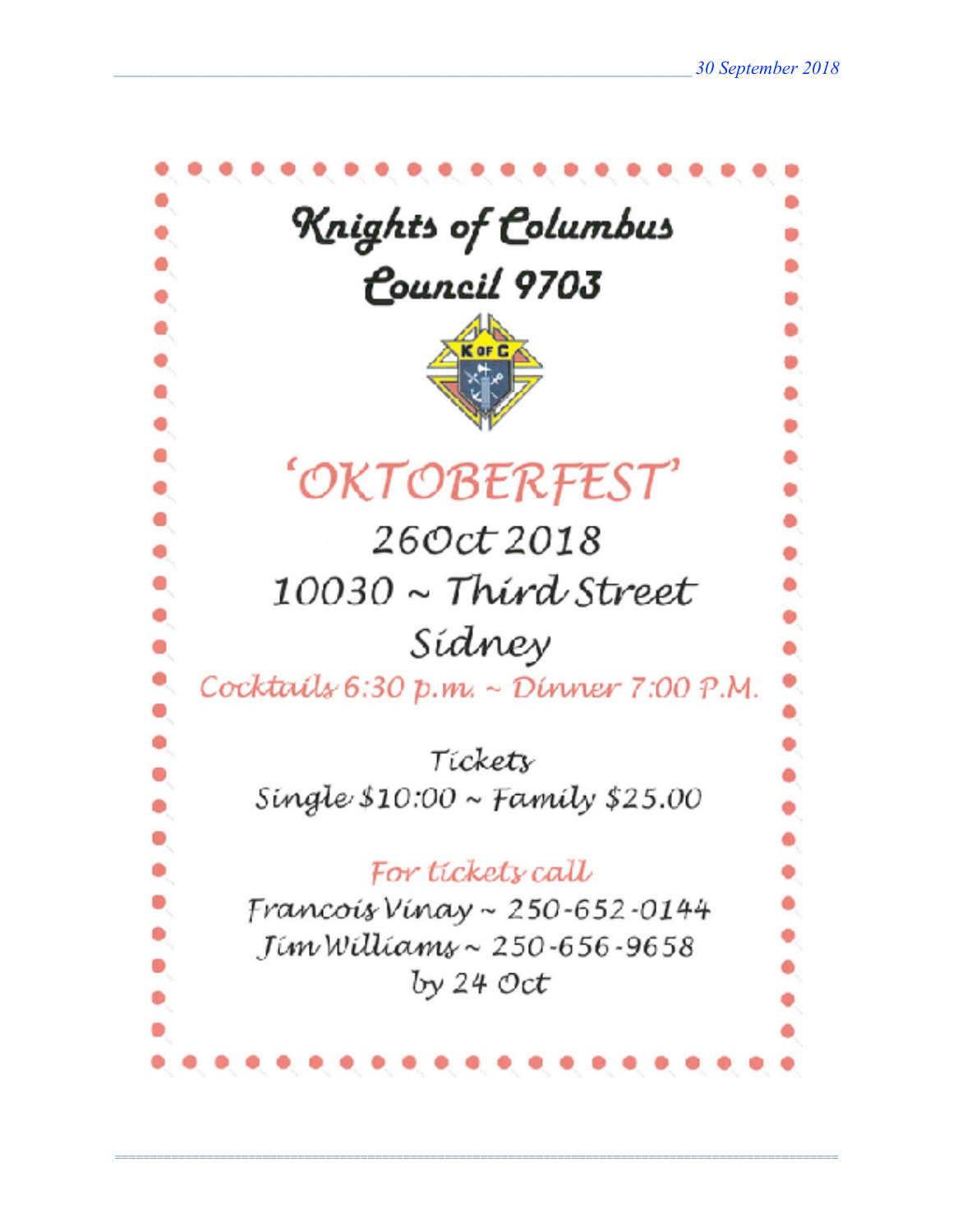# CHRISTMAS FOOD FAIR FOOD PREPARATION SCHEDULE

# Saturday, Dec. 8 // 11am - 2pm

| <b>DATE</b>         | <b>TASK</b>                                     | <b>TIME</b>       | <b>VOLUNTEERS</b>               |
|---------------------|-------------------------------------------------|-------------------|---------------------------------|
| Tue. Oct. 2         | Steam/rib cabbage                               | 9:30-12:30 pm     | Need 5-6 volunteers             |
| Wed. Oct. 3         | Prep. vegetables for borscht                    | 9:00-11:30 am     | Need 3 volunteers               |
| Fri. Oct. 5         | Package borscht                                 | 9:00-10:30 am     | Need 2-3 volunteers             |
| Sat. Oct. 6         | Package cooked cabbage rolls                    | 9:30-11:00 am     | Need 2-3 volunteers             |
| Tue. Oct. 9         | Peel potatoes/shred cheese                      | 8:30 am-10:30 am  | Need 2-3 volunteers             |
| Wed. Oct. 10        | Make potato balls                               | 8:30-11:30 am     | Need 5-6 volunteers             |
| Thu. Oct. 11        | Make pyrohy - LUNCH to<br>follow                | 9:00 am-1:30 pm   | <b>Need 22-25</b><br>volunteers |
| Sat. Oct. 13        | Bag frozen pyrohy                               | 9:00-11:00 am     | Need 3-4 volunteers             |
| Tue. Oct. 16        | Make cabbage rolls - LUNCH<br>to follow         | 9:00 am-12:00 pm  | <b>Need 12-15</b><br>volunteers |
| Thu. Oct. 18        | Package cooked cabbage rolls                    | 10:00 am-11:30 am | Need 2-3 volunteers             |
| Tue. Oct. 23        | Steam/rib cabbage - LUNCH to<br>follow          | 9:30-12:30 pm     | Need 5-6 volunteers             |
| Thu. Oct. 25        | Peel & dice onions                              | 9:30 am-11:00 am  | Need 2-3 volunteers             |
| Tue. Oct. 30        | Peel potatoes/shred cheese                      | 8:30-10:30 am     | Need 2-3 volunteers             |
| Wed. Oct. 31        | Make potato balls                               | 8:30 am-11:30 am  | Need 5-6 volunteers             |
| Thu. Nov. 1         | Make pyrohy - LUNCH to<br>follow                | 9:00 am-1:30 pm   | <b>Need 22-25</b><br>volunteers |
| Sat. Nov. 3         | Bag frozen pyrohy                               | 9:00 am-11:00 am  | Need 3-4 volunteers             |
| Thu. Nov. 8         | Make cabbage rolls - LUNCH<br>to follow         | 9:00 am-12:00 pm  | Need 12-15<br>volunteers        |
| Sat. Nov. 10        | Package cooked cabbage rolls                    | 12:00-1:30 pm     | Need 2-3 volunteers             |
| <b>Tue. Nov. 13</b> | Prep. sauerkraut & cottage<br>cheese for pyrohy | 9:00 am-11:00 am  | Need 2 volunteers               |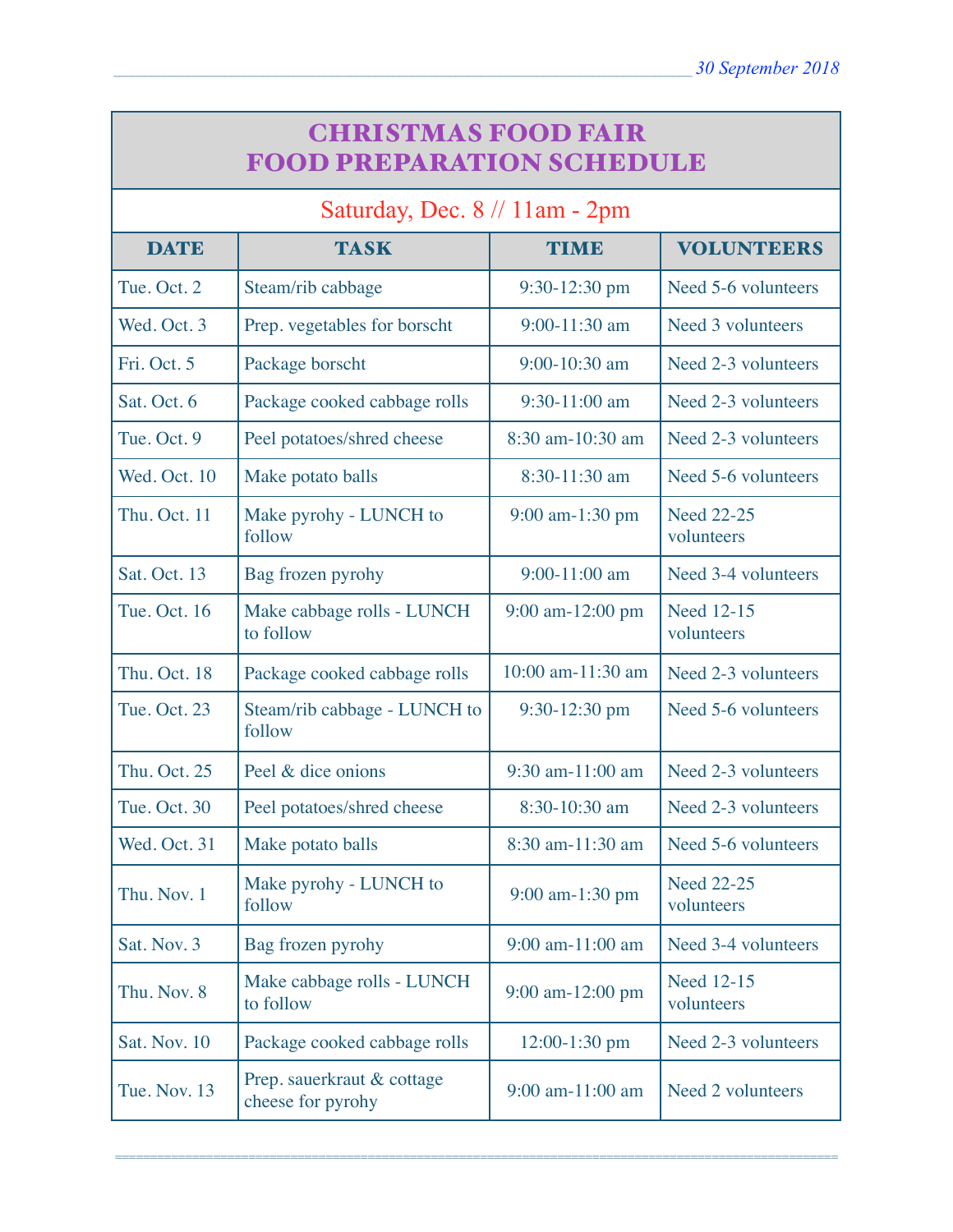| <b>Thu. Nov. 15</b> | Make pyrohy (sauerkraut &<br>cottage cheese) - LUNCH to<br>follow | 9:00 am-1:30 pm    | <b>Need 22-25</b><br>volunteers                             |
|---------------------|-------------------------------------------------------------------|--------------------|-------------------------------------------------------------|
| Sat. Nov. 17        | Bag frozen pyrohy                                                 | 9:00 am-11:00 am   | Need 3-4 volunteers                                         |
| Sat. Nov. 20        | Bake kolachi                                                      | $8:30$ am-1:30 pm  | Need 5-6 volunteers                                         |
| <b>Tue. Nov. 27</b> | Bake kolachi                                                      | $8:30$ am-1:30 pm  | Need 5-6 volunteers                                         |
| Tue. Dec. 4         | Make pampushky & other<br>pastries                                | $8:30$ am-12:00 pm | Need 5-6 volunteers                                         |
| Fri. Dec. 7         | Set up tables, package & price,<br>put up signs                   | $9:00$ am-4:00 pm  | Need 4-5 volunteers                                         |
| Sat. Dec. 8         | <b>FOOD FAIR -</b><br>11:00am-2:00pm                              | $8:30$ am-4:00 pm  | Need 20+ volunteers<br>in shifts for sales $\&$<br>clean up |

**NOTE - hot lunch TDB**

As always your assistance in helping out with the preparations for our Christmas Food Fair is very much appreciated as this is a major fundraiser for our parish. Please invite your friends and other family members to help with the various food prep, specially to make pyrohy and cabbage rolls. For more information contact Robert Herchak @ 250-386-7872 or @ [rlherchak@gmail.com](mailto:rlherchak@gmail.com)

## BISHOP OF GREATER ARMENIA, EQUAL OF THE APOSTLES & ENLIGHTENER OF ARMENIA

=======================================================================================================



The Hieromartyr Gregory, Enlightener of Greater Armenia, was born in the year 257. He was descended from the line of the Parthian Arsakid emperors. The father of Saint Gregory, Anak, in striving after the Armenian throne, had murdered his kinsman, the emperor Kursar, in consequence of which all the line of Anak was marked for destruction.

A certain kinsman saved Gregory: he carried off the infant from Armenia to Caesarea in Cappadocia and raised him in the Christian Faith. At maturity, Gregory married, had two sons, but soon was left a widower. Gregory raised his sons in piety. One of them - Orthanes, afterwards became a priest, and the other -